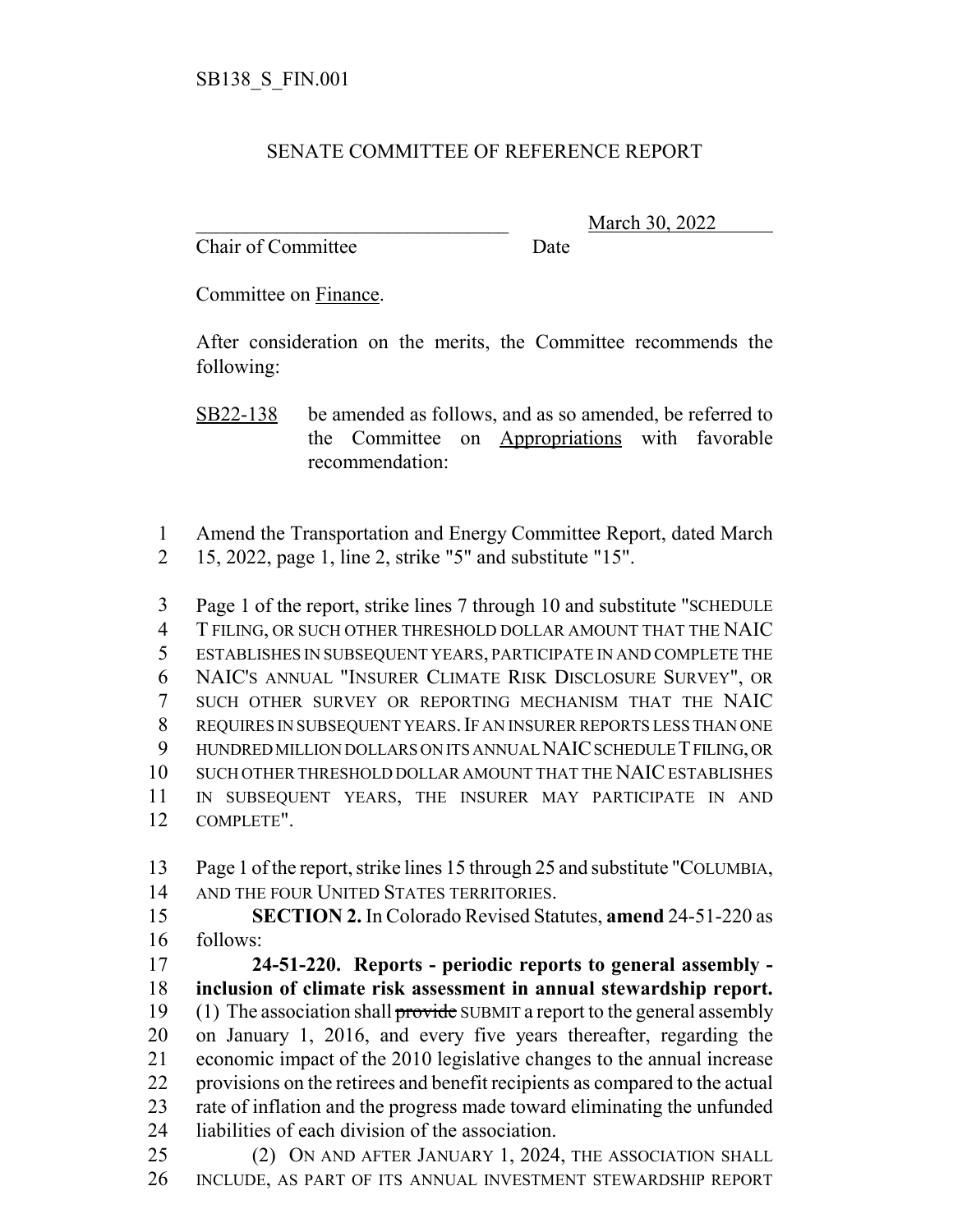THAT IT POSTS ON ITS WEBSITE, A DESCRIPTION OF:

 (a) THE ASSOCIATION'S PROCESS FOR IDENTIFYING CLIMATE CHANGE-RELATED RISKS AND ASSESSING THE FINANCIAL IMPACT THAT THE CLIMATE CHANGE-RELATED RISKS HAVE ON THE ASSOCIATION'S OPERATIONS;

 (b) THE CURRENT OR ANTICIPATED FUTURE RISKS THAT CLIMATE CHANGE POSES TO THE ASSOCIATION'S INVESTMENT PORTFOLIO, THE IMPACT THAT CLIMATE CHANGE HAS ON THE ASSOCIATION'S INVESTMENT STRATEGIES, AND ANY STRATEGY CHANGES THAT THE ASSOCIATION HAS 10 IMPLEMENTED IN RESPONSE TO SUCH IMPACT;

 (c) ACTIONS THAT THE ASSOCIATION IS TAKING TO MANAGE THE RISKS THAT CLIMATE CHANGE POSES TO THE ASSOCIATION'S OPERATIONS; AND

 (d) THE ASSOCIATION'S USE AND CONSIDERATION OF ANY CLIMATE-RELATED REPORTING THAT THE FEDERAL SECURITIES AND EXCHANGE COMMISSION REQUIRES.".

- Page 2 of the report, after line 19 insert:
- "Page 4, strike lines 25 and 26.
- Reletter succeeding sub-subparagraphs accordingly.
- Page 5, after line 1 insert:

 "(C) A SIXTY-FIVE PERCENT REDUCTION IN STATEWIDE 22 GREENHOUSE GAS POLLUTION BY 2035;".

Reletter succeeding sub-subparagraphs accordingly.".

 Page 2 of the report, strike lines 38 through 40 and substitute "this sector to be realized beginning no later than September 30, 2024. ON OR BEFORE AUGUST 1, 2023, THE COMMISSION SHALL ADOPT RULES TO REDUCE GREENHOUSE GAS EMISSIONS FROM, AT A MINIMUM, THE SOURCES WITHIN THE INDUSTRIAL AND MANUFACTURING SECTOR THAT, PURSUANT TO COMMISSION RULES REQUIRING GREENHOUSE GAS REPORTING, REPORTED DURING THE 2020 CALENDAR YEAR GREENHOUSE GAS EMISSIONS IN AN AMOUNT GREATER THAN TWENTY-FIVE THOUSAND METRIC TONS. The rules must:".

 Page 3 of the report, strike line 18 and substitute "PRIMACY UNDER THE FEDERAL "SAFE DRINKING WATER ACT", 42 U.S.C. SEC. 300f ET".

Page 3 of the report, strike lines 32 through 35.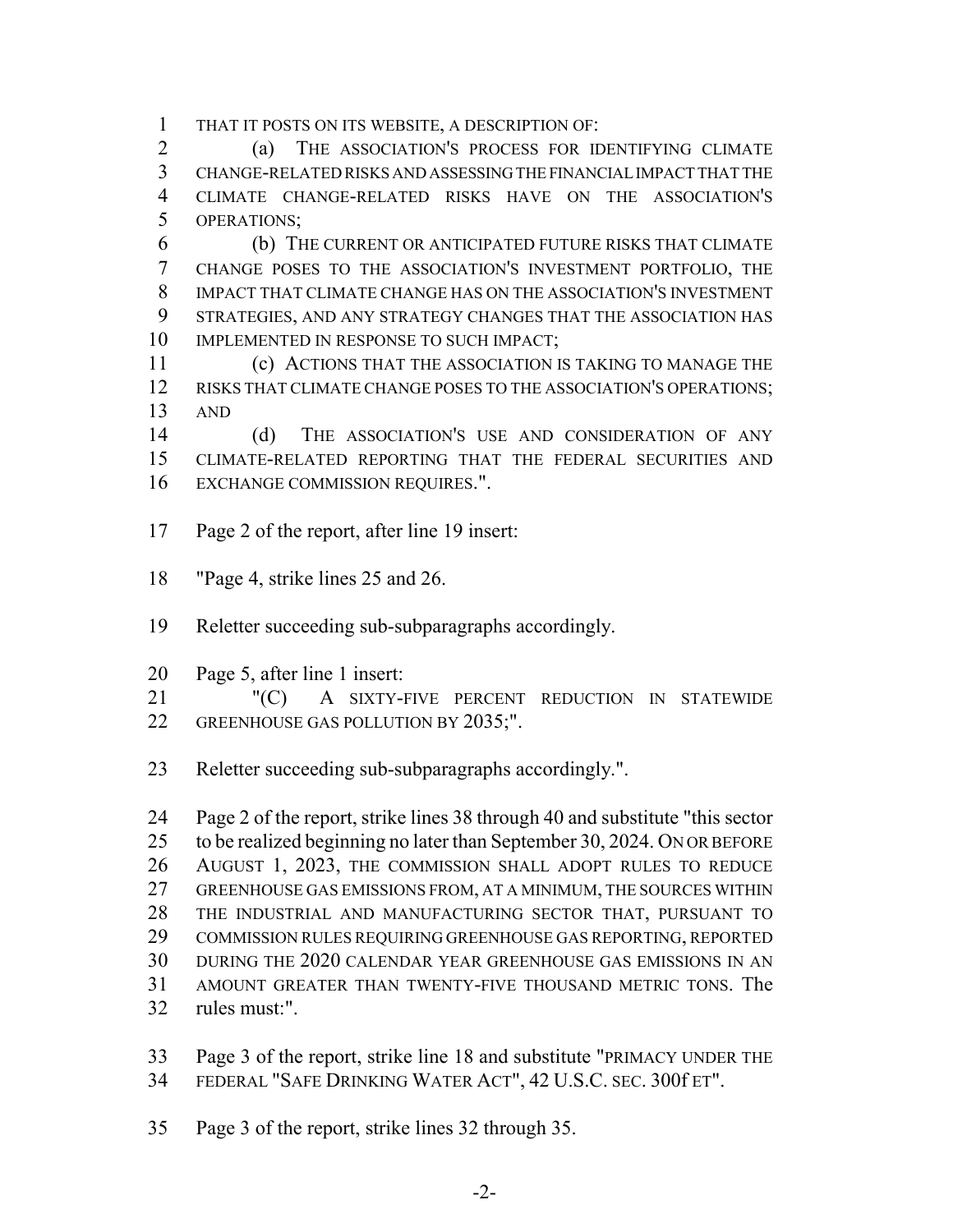Page 4 of the report, strike lines 1 through 4 and substitute:

 "(III) (A) THE COMMISSION SHALL REQUIRE EACH OPERATOR OF A CLASS VI INJECTION WELL TO PROVIDE ADEQUATE FINANCIAL ASSURANCE DEMONSTRATING THAT THE OPERATOR IS FINANCIALLY CAPABLE OF FULFILLING EVERY OBLIGATION IMPOSED ON THE OPERATOR UNDER THIS ARTICLE 60 AND UNDER RULES THAT THE COMMISSION ADOPTS PURSUANT TO THIS ARTICLE 60.

 (B) THE FINANCIAL ASSURANCE REQUIRED UNDER THIS 9 SUBSECTION (9)(c)(III) MUST COVER THE COST OF CORRECTIVE ACTION, INJECTION WELL PLUGGING, POST-INJECTION SITE CARE, AND SITE CLOSURE, AS THOSE TERMS ARE DEFINED IN 40CFR146.81, AND THE COST OF ANY EMERGENCY AND REMEDIAL RESPONSE.

 (C) THE COMMISSION SHALL ADOPT RULES REQUIRING THAT FINANCIAL ASSURANCE COVER THE COST OF OBLIGATIONS THAT ARE IN ADDITION TO THE OBLIGATIONS LISTED IN SUBSECTION (9)(c)(III)(B) OF THIS SECTION IF THE ADDITIONAL OBLIGATIONS ARE REASONABLY ASSOCIATED WITH CLASS VI INJECTION WELLS AND LOCATIONS.

 (D) AN OPERATOR SHALL MAINTAIN THE FINANCIAL ASSURANCE 19 REQUIRED UNDER THIS SUBSECTION  $(9)(c)(III)$  OR UNDER ANY RULES 20 ADOPTED PURSUANT TO THIS SUBSECTION  $(9)(c)(III)$  UNTIL THE COMMISSION APPROVES SITE CLOSURE, AS SPECIFIED IN RULES ADOPTED BY THE COMMISSION. COMMISSION APPROVAL OF A SITE CLOSURE DOES NOT OTHERWISE MODIFY AN OPERATOR'S RESPONSIBILITY TO COMPLY WITH APPLICABLE LAWS.

 (E) FINANCIAL ASSURANCE PROVIDED UNDER THIS SUBSECTION (9)(c)(III) MAY BE IN THE FORM OF A SURETY BOND, INSURANCE, OR ANY OTHER INSTRUMENT THAT THE COMMISSION, BY RULE, DEEMS SATISFACTORY.".

Page 4 of the report, line 9, strike "**repeal.**" and substitute "**rules.**".

Page 5 of the report, strike line 11 and substitute:

 "(3) (a) UPON CONCLUSION OF THE STUDY, WITH REGARD TO ANY RECOMMENDATIONS OF THE STUDY THAT DO NOT REQUIRE LEGISLATIVE CHANGES, THE COMMISSIONER, IN CONSULTATION WITH THE COLORADO ENERGY OFFICE AND THE AIR QUALITY CONTROL COMMISSION, MAY ADOPT RULES TO IMPLEMENT THE RECOMMENDATIONS.

 (b) IF THE COMMISSIONER ADOPTS RULES PURSUANT TO SUBSECTION (3)(a) OF THIS SECTION, THE DEPARTMENT SHALL INCLUDE A SUMMARY OF THE RULES AS PART OF THE DEPARTMENT'S REGULATORY AGENDA THAT IS FILED WITH THE STAFF OF LEGISLATIVE COUNCIL AND THE SECRETARY OF STATE PURSUANT TO SECTION 2-7-203 (4) AND THAT IS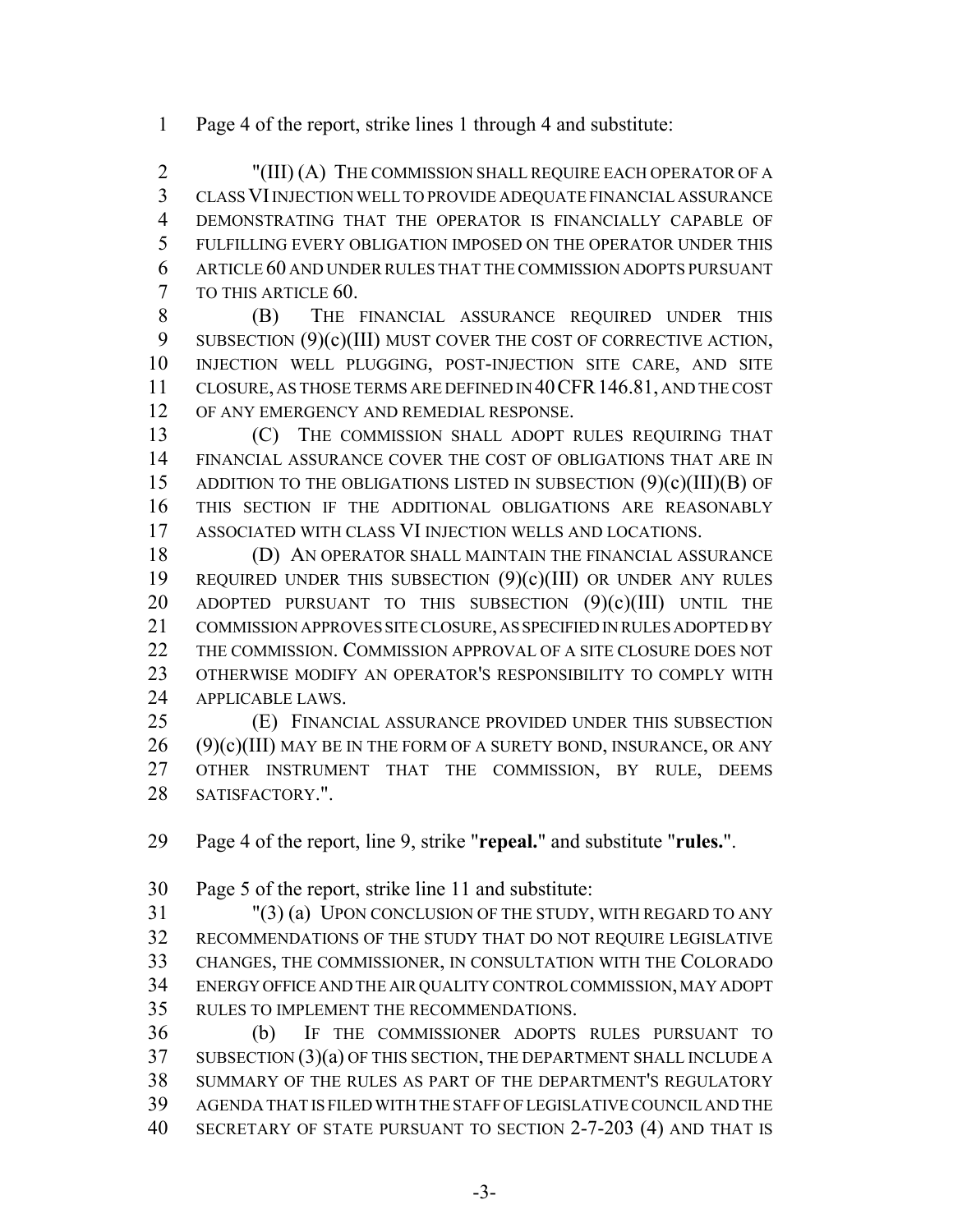INCLUDED IN THE DEPARTMENT'S "STATE MEASUREMENT FOR ACCOUNTABLE, RESPONSIVE, AND TRANSPARENT (SMART) GOVERNMENT ACT" PRESENTATION REQUIRED UNDER SECTION 2-7-203

THAT IMMEDIATELY PRECEDES THE ADOPTION OF THE RULES.".".

Page 5 of the report, after line 31 insert:

"Page 11, strike lines 23 through 27.

 Page 12, strike lines 1 through 5 and substitute "SUBSECTION (4) OF THIS SECTION DETAILING THE SALES OF NEW, ELECTRIC-POWERED, SMALL OFF-ROAD EQUIPMENT, AS REPORTED BY TAXPAYERS CLAIMING THE CREDIT AUTHORIZED UNDER SUBSECTION (2) OF THIS SECTION.

 (2) (a) FOR INCOME TAX YEARS COMMENCING ON OR AFTER JANUARY 1, 2023, BUT BEFORE JANUARY 1, 2030, A TAXPAYER IS ALLOWED A CREDIT AGAINST THE TAX IMPOSED PURSUANT TO THIS ARTICLE 22 IN AN AMOUNT EQUAL TO THIRTY PERCENT OF THE AGGREGATE PURCHASE PRICE FOR ALL RETAIL SALES, AS THOSE TERMS ARE DEFINED IN SECTION 39-26-102, OF NEW, ELECTRIC-POWERED, SMALL OFF-ROAD EQUIPMENT THAT THE TAXPAYER SOLD IN THE STATE DURING THE TAX YEAR.

 (b) IN ORDER TO QUALIFY FOR THE CREDIT ALLOWED UNDER THIS 20 SUBSECTION (2), THE TAXPAYER SHALL PROVIDE A PURCHASER OF A PIECE OF NEW, ELECTRIC-POWERED, SMALL OFF-ROAD EQUIPMENT, A THIRTY PERCENT DISCOUNT FROM THE PURCHASE PRICE OF THE PIECE OF NEW, ELECTRIC-POWERED, SMALL OFF-ROAD EQUIPMENT AND SHALL SHOW THE 24 DISCOUNT AS A SEPARATE ITEM ON THE RECEIPT OR INVOICE PROVIDED TO THE PURCHASER.

 (c) TO DETERMINE WHETHER A TAXPAYER SOLD NEW, ELECTRIC-POWERED, SMALL OFF-ROAD EQUIPMENT IN THIS STATE, THE RULES OF SECTION 39-26-104 (3)(a) APPLY.".

 Page 12, strike lines 23 through 26 and substitute "AUDITOR A REPORT DETAILING THE SALES OF NEW, ELECTRIC-POWERED, SMALL OFF-ROAD EQUIPMENT, AS REPORTED BY TAXPAYERS CLAIMING THE CREDIT AUTHORIZED UNDER SUBSECTION (2) OF THIS SECTION. THE TAX CREDIT".

 Page 13, lines 1 and 2, strike "BY TEN PERCENT" and substitute "SIGNIFICANTLY".".

Page 6 of the report, strike lines 3 through 6 and substitute:

 "(b) "SMALL OFF-ROAD EQUIPMENT" MEANS A LAWN MOWER, LEAF BLOWER, OR TRIMMER.".".